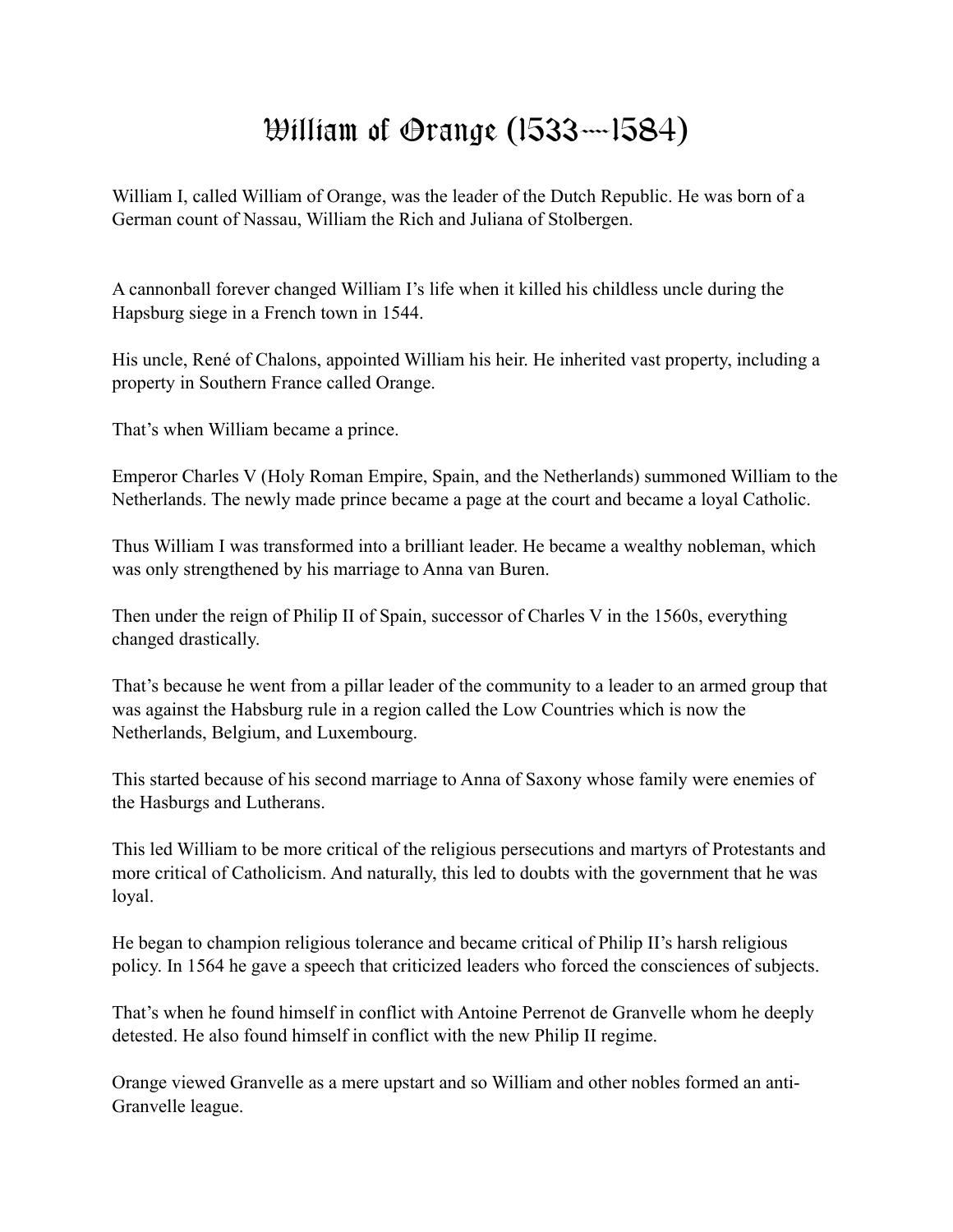Philip's harsh religious persecution led to rebellion. This led to in 1566 the Netherlands experiencing a crisis.

Orange tried to steer a middle course between the factions. He failed because he was distrusted by each side. He fled to find rest and peace with friends in Dillenburg in 1561.

He would not find it as his property was confiscated when he did not comply with a summons to the Council of the Blood that was formed to counter the opposition. Then William's eldest son was taken. William the Orange was now an exile.

In 1568 he launched a military campaign armed with mostly propoganda. It failed. He failed to help the people who were virtual slaves to the harsh regime.

Then on April 1, 1572, pirates who carried letters of the brand or marque of William the Orange seized a small port. Other countries like Holland and Zeeland opened their gates to Orange.

They chose the lesser of evils, these pirates called the Sea Beggars. He was recognized as a leader of the Netherlands. When he could not get some regions to accept him, he withdrew to Holland, expecting to die.

Civil war ensued and through that William became a Calvinist. In the darkest hour he became the finest political leader. He had strong faith in God, he was charismatic, and pragmatic.

As a result of his leadership, the rebels overcame their squabbles. A treaty happened and Orange was swept into Brussels as a victor.

Unfortunately, the rebels were too fractured so it didn't last. In 1583 Orange was declared a traitor by Philip II. A price was put on his head and his popularity plunged, in part due to his support of the French.

He was killed by Balthazar Gérard, a French Catholic Zealot on July 10, 1584 by a pistol.

His grave was poor and his dream for a free Netherland seemed impossible, but 20 years later a statue was raised for William the Orange, the leader of the Dutch Republic.

## <https://www.encyclopedia.com/people/history/benelux-history-biographies/william-orange>

[https://www.encyclopedia.com/arts/arts-construction-medicine-science-and-technology](https://www.encyclopedia.com/arts/arts-construction-medicine-science-and-technology-magazines/william-i-orange-1533-1584)[magazines/william-i-orange-1533-1584](https://www.encyclopedia.com/arts/arts-construction-medicine-science-and-technology-magazines/william-i-orange-1533-1584)